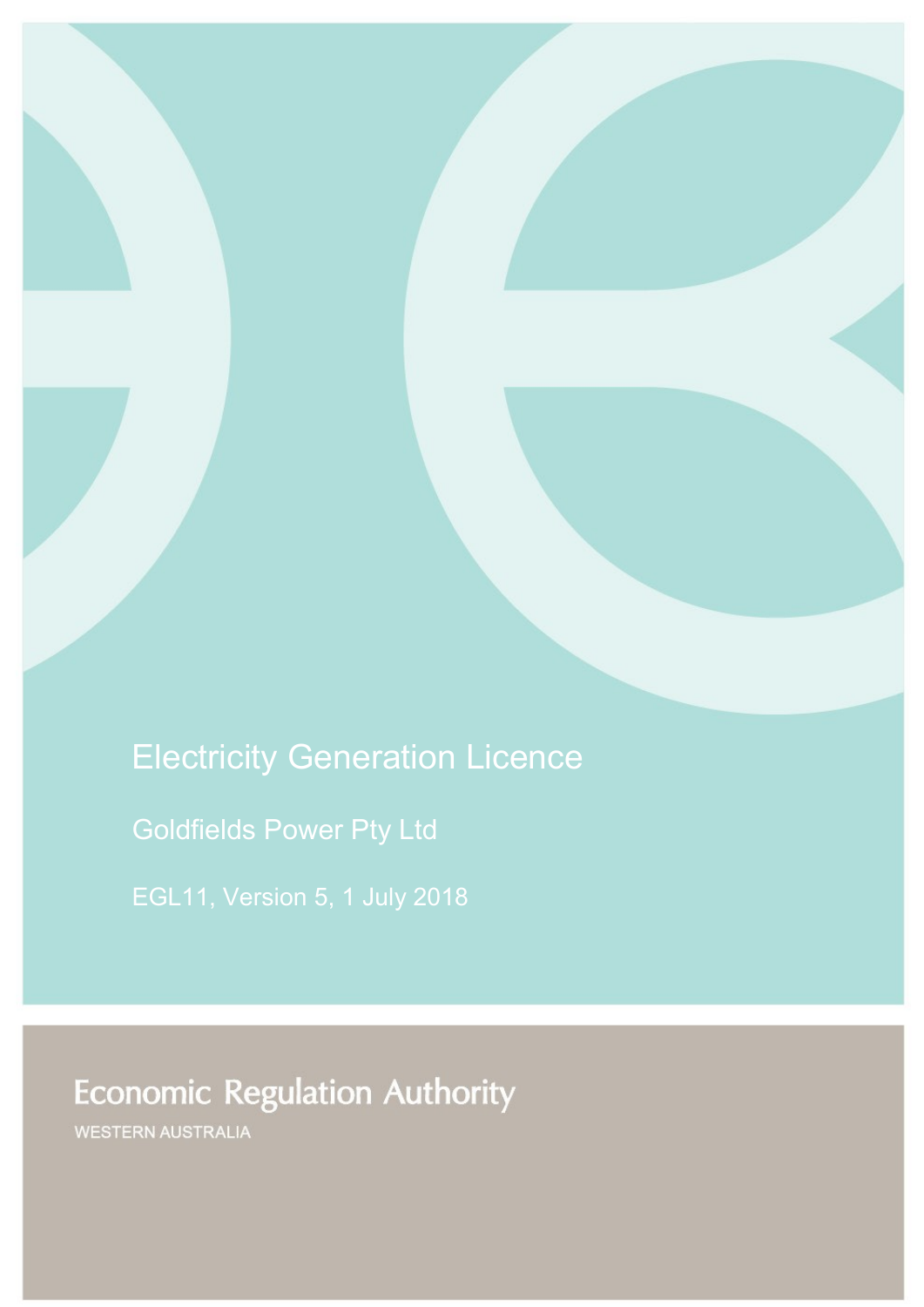### *ELECTRICITY INDUSTRY ACT 2004 (WA)*

| Licensee Name:            | <b>Goldfields Power Pty Ltd</b>                         |
|---------------------------|---------------------------------------------------------|
|                           | ABN 81 062 186 243                                      |
| Licence Area:             | The area set out in the plan referred to in clause 2.5. |
| Licence Number:           | EGL <sub>11</sub>                                       |
| <b>Commencement Date:</b> | 30 May 2006                                             |
| <b>Version Number:</b>    | 5                                                       |
| <b>Version Date:</b>      | 1 July 2018                                             |
| <b>Expiry Date:</b>       | 29 May 2036                                             |

Signed by a delegate; member; or the Chair of the Economic Regulation Authority

1 July 2018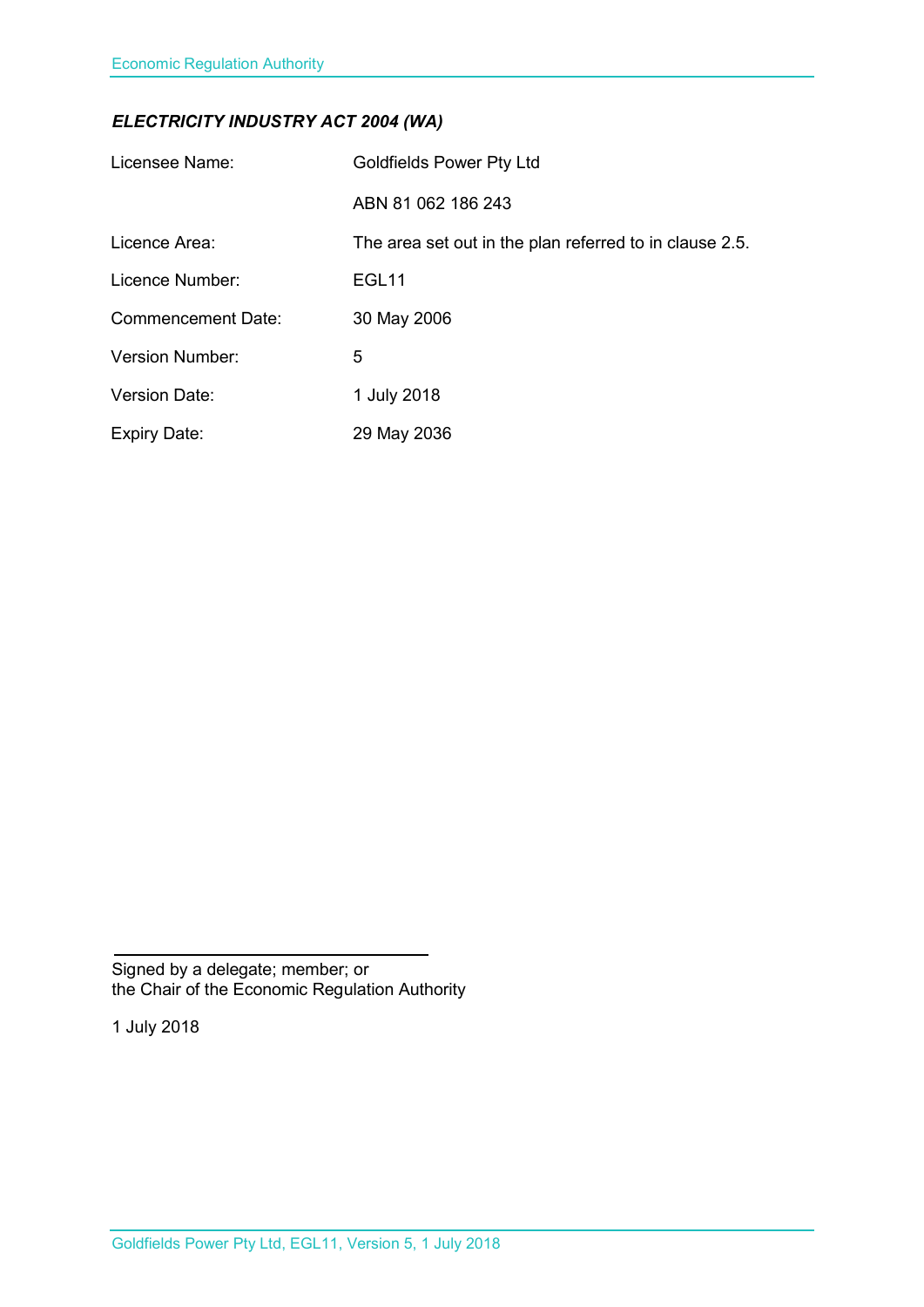### Index

| 1. |     |  |  |
|----|-----|--|--|
|    | 1.1 |  |  |
|    | 1.2 |  |  |
| 2. |     |  |  |
|    | 2.1 |  |  |
|    | 2.2 |  |  |
|    | 2.3 |  |  |
|    | 2.4 |  |  |
|    | 2.5 |  |  |
| 3. |     |  |  |
|    | 3.1 |  |  |
|    | 3.2 |  |  |
|    | 3.3 |  |  |
|    | 3.4 |  |  |
|    | 3.5 |  |  |
|    | 3.6 |  |  |
|    | 3.7 |  |  |
|    | 3.8 |  |  |
|    | 3.9 |  |  |
| 4. |     |  |  |
|    | 4.1 |  |  |
|    | 4.2 |  |  |
|    | 4.3 |  |  |
|    | 4.4 |  |  |
|    | 4.5 |  |  |
| 5. |     |  |  |
|    | 5.1 |  |  |
|    | 5.2 |  |  |
|    | 5.3 |  |  |
|    |     |  |  |
|    |     |  |  |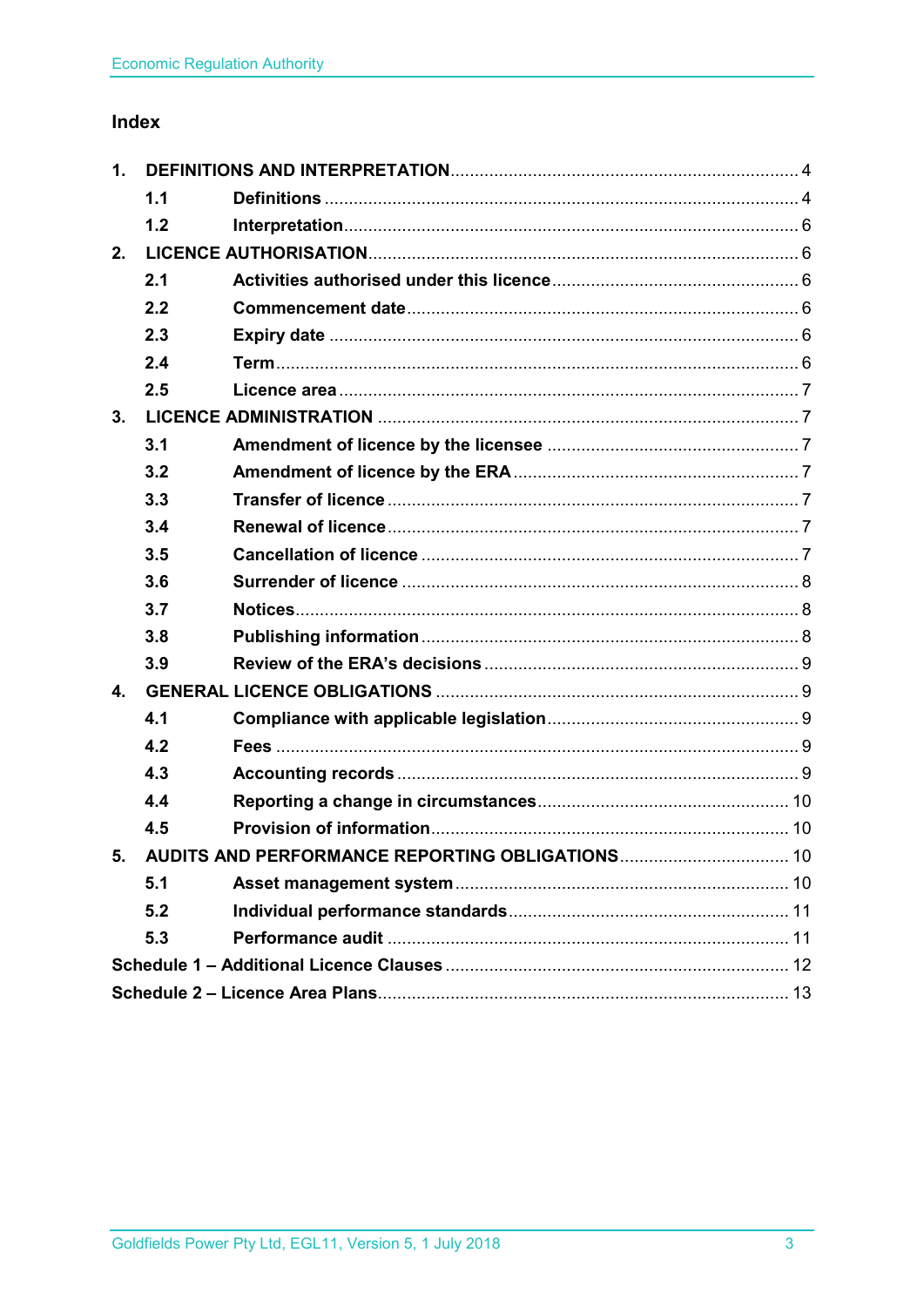#### <span id="page-3-0"></span>**1. DEFINITIONS AND INTERPRETATION**

#### <span id="page-3-1"></span>**1.1 Definitions**

1.1.1 In this *licence*, the following definitions apply unless the context otherwise requires:

*Act* means the *Electricity Industry Act 2004* (WA).

#### *applicable legislation* means:

- (a) the *Act*; and
- (b) the *Regulations* and the *Codes*.

*asset management system* means the measures that are to be taken by the *licensee* for the proper maintenance, expansion or reduction of the *generating works*.

*business day* means a day which is not a Saturday, Sunday or a Public Holiday in Western Australia.

*Code* means:

- (a) Not Used
- (b) Not Used
- (c) the *Electricity Industry (Metering) Code 2012*;
- (d) Not Used

*commencement date* means the date the *licence* was first granted by the *ERA* being the date specified in clause 2.2.

*electricity* has the meaning given to that term in section 3 of the *Act*.

*electronic means* means:

- (a) the internet;
- (b) email, being:
	- (i) in relation to the *ERA*, the *ERA's* email address as notified to the *licensee*; and
	- (ii) in relation to the *licensee*, the email address specified in the licence application or other such email address as notified in writing to the *ERA*; or
	- (iii) any other similar means,

but does not include facsimile or telephone.

*ERA* means the Economic Regulation Authority.

*expiry date* means the date specified in clause 2.3.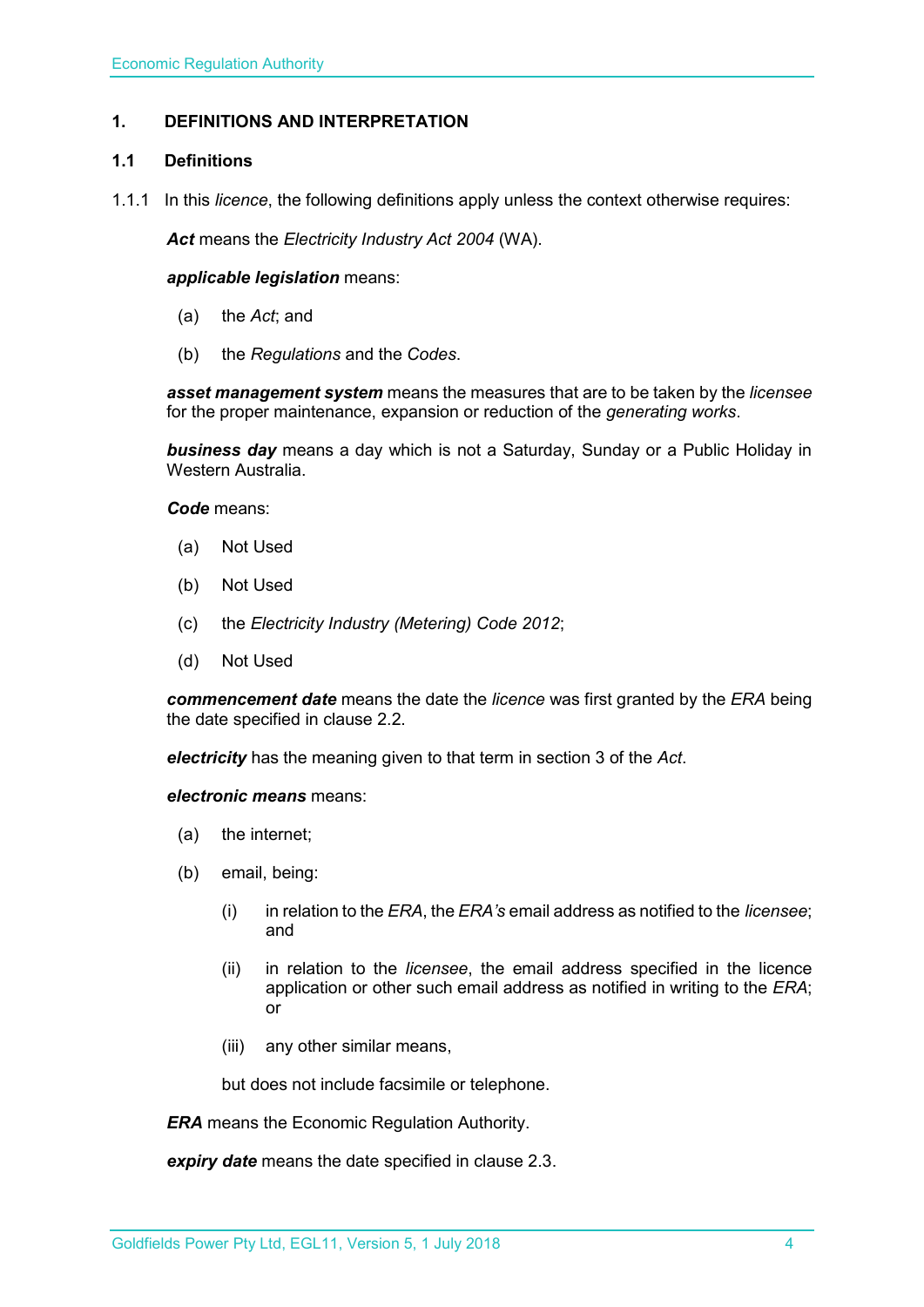*generating works* has the meaning given to that term in section 3 of the *Act.*

*individual performance standards* mean any standards prescribed by the *ERA* for an individual *licensee* pursuant to clause 5.2 of the *licence*.

*licence* means:

- (a) this document (excluding the title page and the second page of this document);
- (b) any Schedules to this document; and
- (c) any individual *performance standards* approved by the *ERA* pursuant to clause 5.2.

*licence area* is the area stated in clause 2.5 of this licence.

*licensee* means Goldfields Power Pty Ltd, ABN 81 062 186 243.

*licensee's assets* means the *licensee*'s *distribution system*, *transmission system* or *generating works* (as the case may be).

*notice* means a written notice, agreement, consent, direction, representation, advice, statement or other communication required or given pursuant to, or in connection with, this *licence*.

*operate* has the meaning given to that term in section 3 of the *Act*.

*performance audit* means an audit of the effectiveness of measures taken by the *licensee* to meet the *performance criteria* in this *licence*.

#### *performance criteria* means:

- (a) the terms and conditions of the *licence*; and
- (b) any other relevant matter in connection with the *applicable legislation* that the *ERA* determines should form part of the *performance audit*.

**publish** in relation to a report or information means either:

- (a) posting the report or information on the *licensee's* website; or
- (b) sending the report or information to the *ERA* to be published on the *ERA's* website.

#### *Regulations* means:

- (a) *Economic Regulation Authority (Licensing Funding) Regulations 2014*;
- (b) Not Used
- (c) Not Used
- (d) *Electricity Industry (Licence Conditions) Regulations 2005*;
- (e) Not Used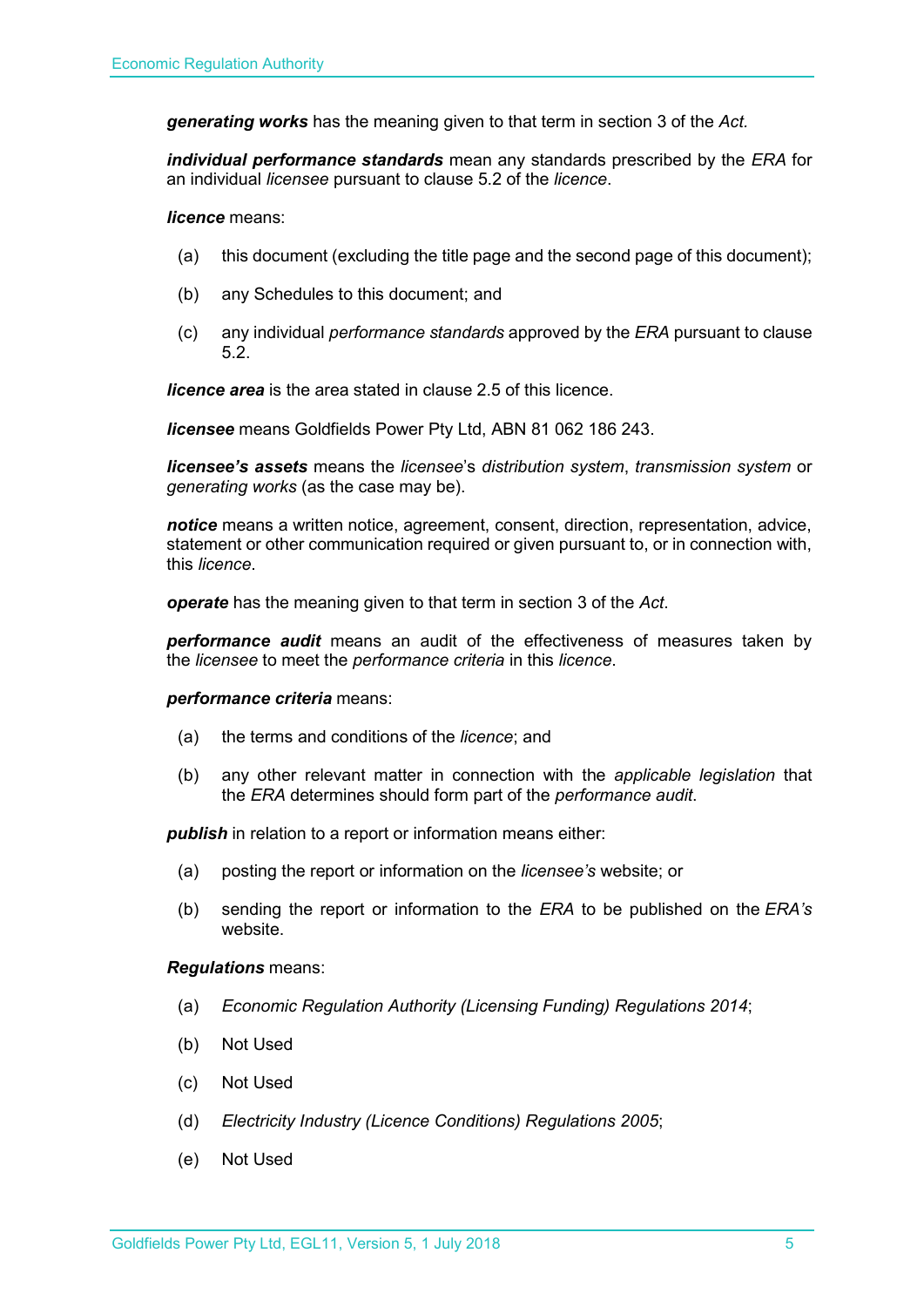(f) Not Used

*related body corporate* has the meaning given to that term in section 50 of the *Corporations Act 2001 (Cwth)*.

*reviewable decision* means a decision by the *ERA* pursuant to:

- (a) clause 3.8.3;
- (b) clause 5.1.5;
- (c) clause 5.1.7;
- (d) clause 5.2.2;
- (e) clause 5.3.2; or
- (f) clause 5.3.4,

of this *licence*.

*version date* means the date on which the *licence* was last amended pursuant to clause 3.1 or clause 3.2.

#### <span id="page-5-0"></span>**1.2 Interpretation**

1.2.1 A reference in this *licence* to any *applicable legislation* includes, unless the context otherwise requires, any statutory modification, amendment, replacement or re-enactment of that *applicable legislation*.

#### <span id="page-5-1"></span>**2. LICENCE AUTHORISATION**

#### <span id="page-5-2"></span>**2.1 Activities authorised under this licence**

2.1.1 The *licensee* is granted a licence for the *licence area* to construct and *operate generating works* or *operate* existing *generating works* in accordance with the terms and conditions of this *licence*.

#### <span id="page-5-3"></span>**2.2 Commencement date**

- 2.2.1 30 May 2006
- <span id="page-5-4"></span>**2.3 Expiry date**
- 2.3.1 29 May 2036

#### <span id="page-5-5"></span>**2.4 Term [Section 15 of the Act]**

- 2.4.1 This *licence* commences on the *commencement date* and continues until the earlier of:
	- (a) the cancellation of the *licence* pursuant to clause 3.5 of this *licence*;
	- (b) the surrender of the *licence* pursuant to clause 3.6 of this *licence*; or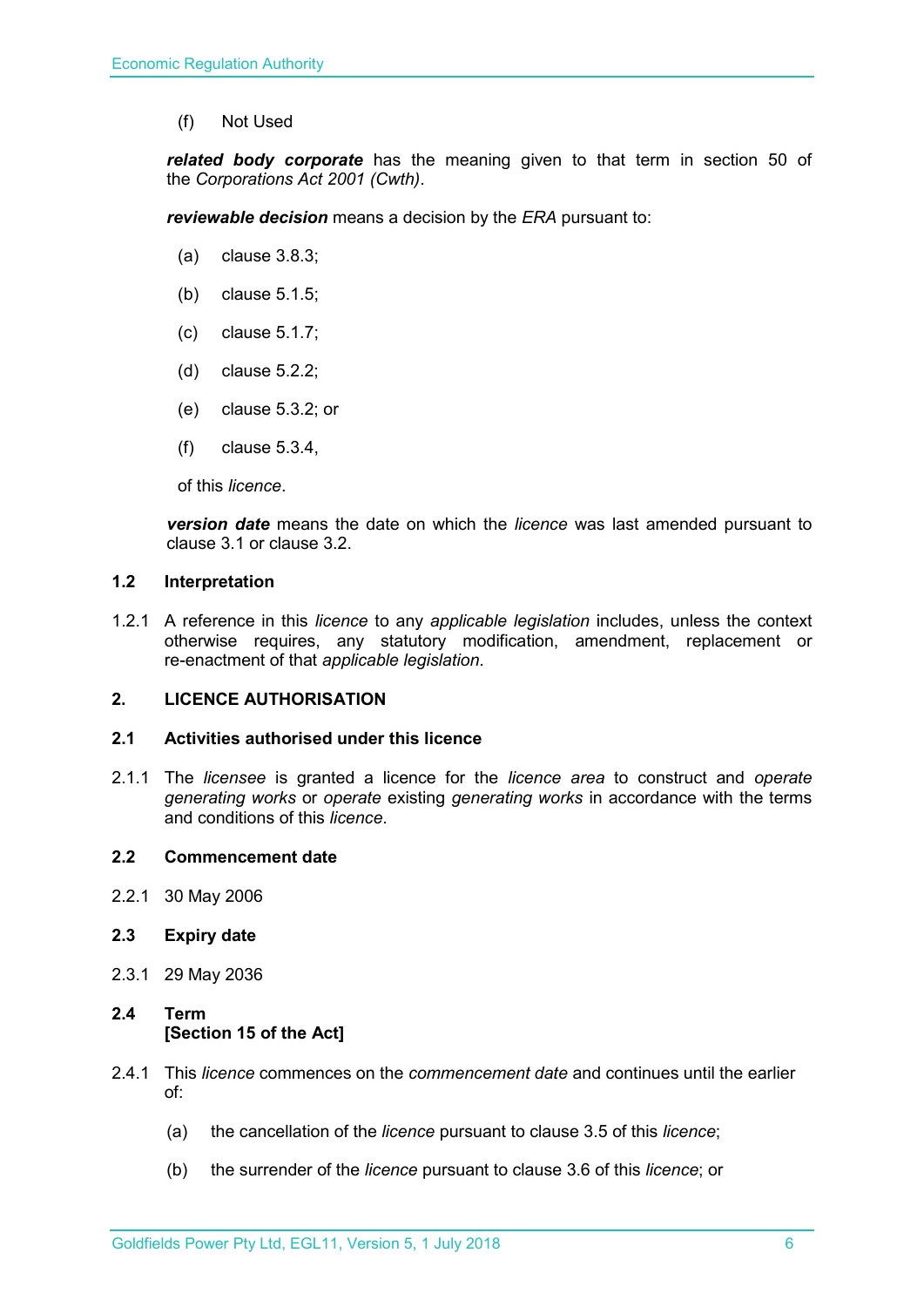(c) the *expiry date*.

#### <span id="page-6-0"></span>**2.5 Licence area**

2.5.1 The *licence area* is set out in plan(s):

ERA-EL-083A

2.5.2 The *licence area* plan(s) is provided in Schedule 2.

#### <span id="page-6-1"></span>**3. LICENCE ADMINISTRATION**

- <span id="page-6-2"></span>**3.1 Amendment of licence by the licensee [Section 21 of the Act]**
- 3.1.1 The *licensee* may apply to the *ERA* to amend the *licence* in accordance with the *Act.*

#### <span id="page-6-3"></span>**3.2 Amendment of licence by the ERA [Section 22 of the Act]**

- 3.2.1 Subject to any *applicable legislation*, the *ERA* may amend the *licence* at any time in accordance with this clause.
- 3.2.2 Before amending the *licence* under clause 3.2.1, the *ERA* must:
	- (a) provide the *licensee* with written *notice* of the proposed amendments under consideration by the *ERA*;
	- (b) allow 15 *business days* for the *licensee* to make submissions on the proposed amendments; and
	- (c) take into consideration those submissions.
- 3.2.3 This clause also applies to the substitution of the existing *licence*.
- 3.2.4 For avoidance of doubt, the *licensee* will not have to pay a fee for amendments under clause 3.2.1.

#### <span id="page-6-4"></span>**3.3 Transfer of licence [Section 18 of the Act]**

3.3.1 This *licence* may be transferred only in accordance with the *Act.*

#### <span id="page-6-5"></span>**3.4 Renewal of licence [Section 16 of the Act]**

3.4.1 This *licence* may be renewed only in accordance with the *Act*.

#### <span id="page-6-6"></span>**3.5 Cancellation of licence [Section 35 of the Act]**

3.5.1 This *licence* may be cancelled only in accordance with the *Act*.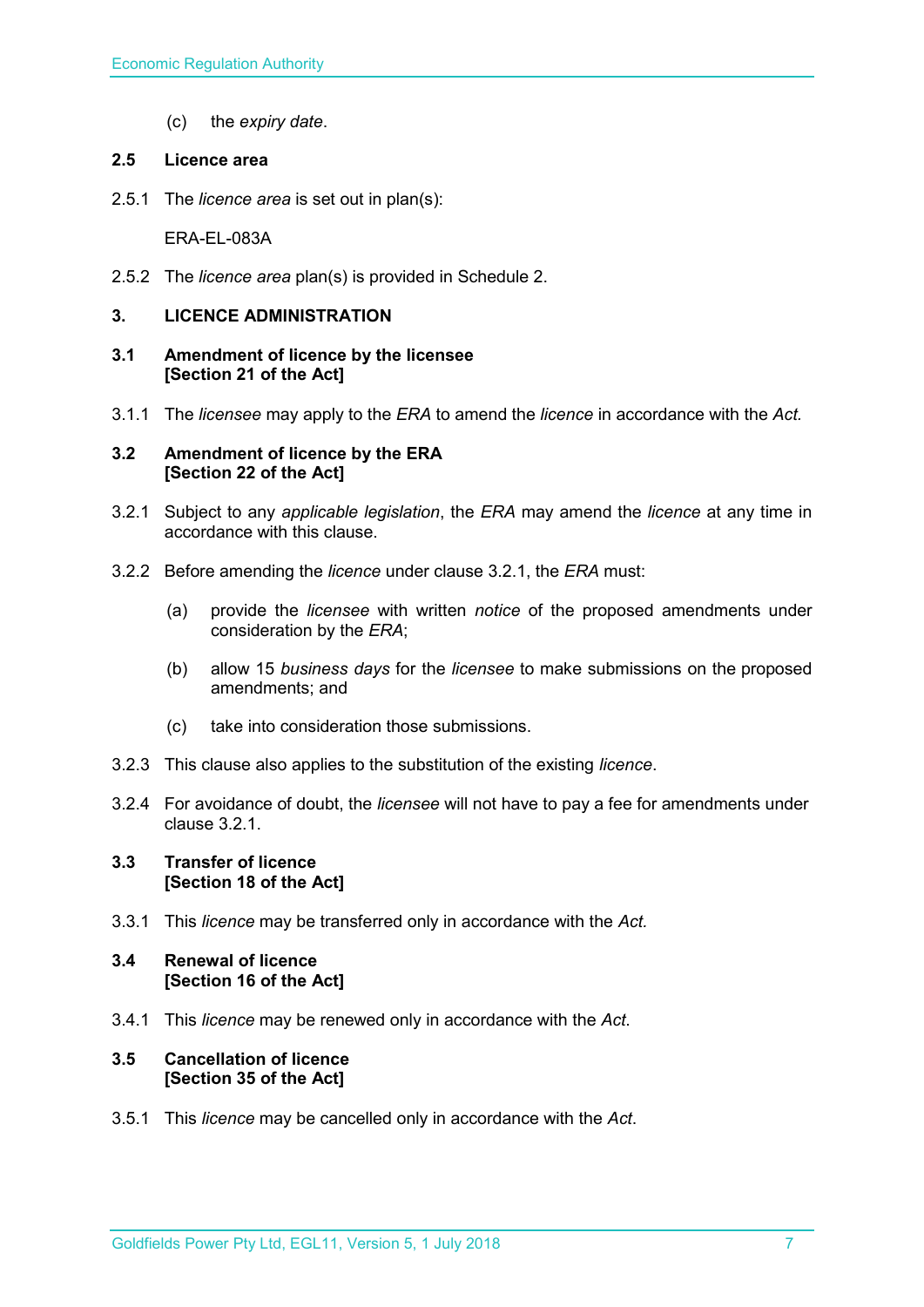#### <span id="page-7-0"></span>**3.6 Surrender of licence [Schedule 1 of the Act]**

- 3.6.1 The *licensee* may only surrender the *licence* pursuant to this clause 3.6.
- 3.6.2 If the *licensee* intends to surrender the *licence* the *licensee* must, by *notice* in writing to the *ERA*:
	- (a) set out the date that the *licensee* wishes the surrender of the *licence* to be effective; and
	- (b) set out the reasons why the *licensee* wishes to surrender the *licence*, including the reasons why it would not be contrary to the public interest for the surrender of the *licence* to be effective on the date set out in the *notice*.
- 3.6.3 Upon receipt of the *notice* from the *licensee* pursuant to clause 3.6.2, the *ERA* will publish the *notice*.
- 3.6.4 Notwithstanding clause 3.6.2, the surrender of the *licence* will only take effect on the later of the day that:
	- (a) the *ERA* publishes a *notice* of the surrender in the Western Australian Government Gazette, such date to be at the discretion of the *ERA*; and
	- (b) the *licensee* hands back the *licence* to the *ERA*.
- 3.6.5 The *licensee* will not be entitled to a refund of any fees by the *ERA*.

#### <span id="page-7-1"></span>**3.7 Notices**

- 3.7.1 Unless otherwise specified, all *notices* must be in writing.
- 3.7.2 A *notice* will be regarded as having been sent and received:
	- (a) when delivered in person to the addressee; or
	- (b) three *business days* after the date of posting if the *notice* is posted in Western Australia; or
	- (c) five *business days* after the date of posting if the *notice* is posted outside Western Australia; or
	- (d) if sent by facsimile when, according to the sender's transmission report, the *notice* has been successfully received by the addressee; or
	- (e) if sent by *electronic means* when, according to the sender's electronic record, the *notice* has been successfully sent to the addressee.

#### <span id="page-7-2"></span>**3.8 Publishing information**

3.8.1 The *ERA* may direct the *licensee* to *publish*, within a specified timeframe, any information it considers relevant in connection with the *licensee* or the performance by the *licensee* of its obligations under this *licence*.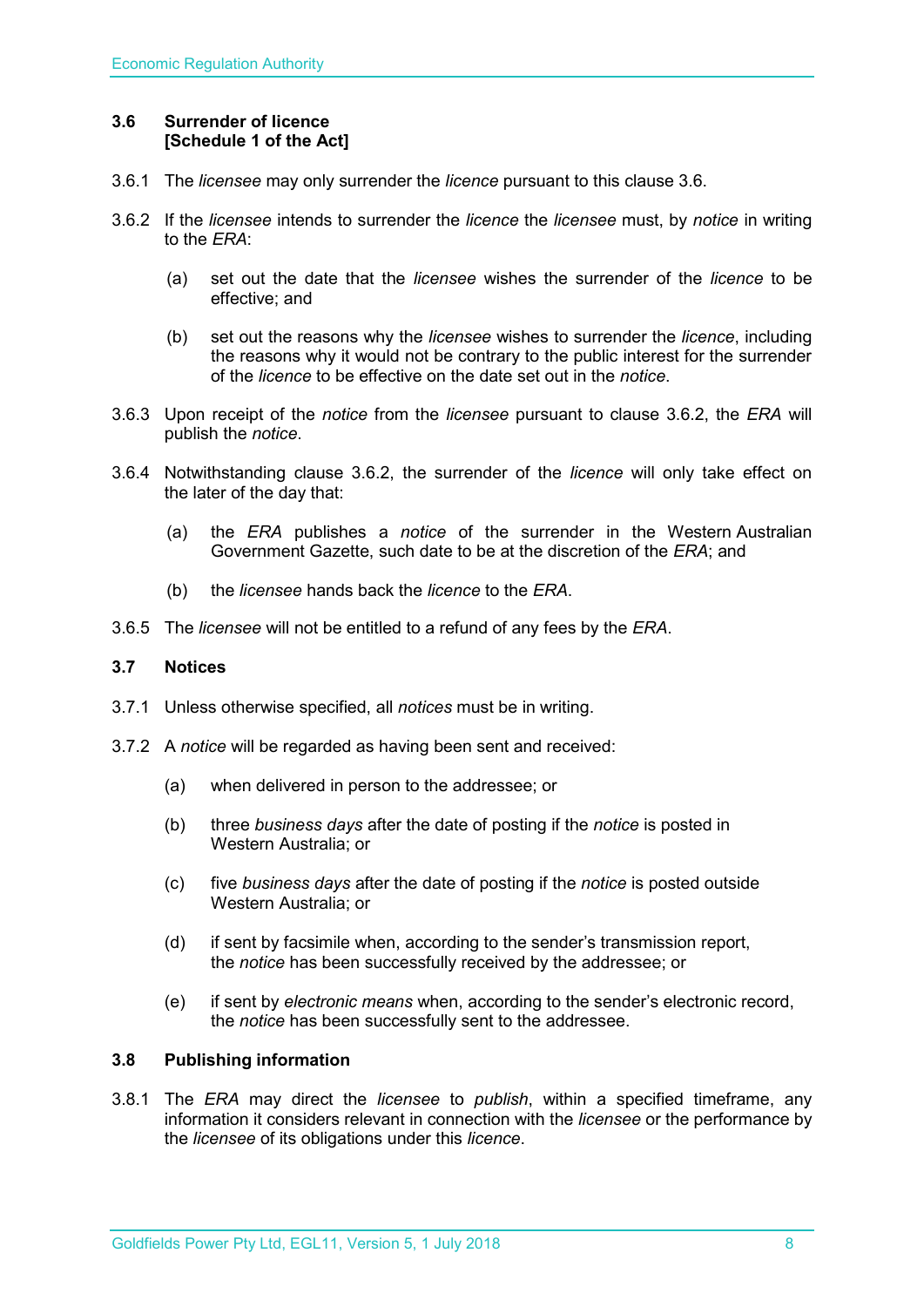- 3.8.2 Subject to clause 3.8.3, the *licensee* must *publish* the information referred to in clause 3.8.1.
- 3.8.3 If the *licensee* considers that the information is confidential it must:
	- (a) immediately notify the *ERA*; and
	- (b) seek a review of the *ERA's* decision in accordance with clause 3.9.
- 3.8.4 Once it has reviewed the decision, the *ERA* will direct the *licensee* in accordance with the review to:
	- (a) *publish* the information;
	- (b) *publish* the information with the confidential information removed or modified; or
	- (c) not *publish* the information.

#### <span id="page-8-0"></span>**3.9 Review of the ERA's decisions**

- 3.9.1 The *licensee* may seek a review of a *reviewable decision* by the *ERA* pursuant to this *licence* in accordance with the following procedure:
	- (a) the *licensee* shall make a submission on the subject of the *reviewable decision* within 10 *business days* (or other period as approved by the *ERA*) of the decision; and
	- (b) the *ERA* will consider the submission and provide the *licensee* with a written response within 20 *business days*.
- 3.9.2 For avoidance of doubt, this clause does not apply to a decision of the *ERA* pursuant to the *Act*, nor does it restrict the *licensee's* right to have a decision of the *ERA* reviewed in accordance with the *Act*.

#### <span id="page-8-1"></span>**4. GENERAL LICENCE OBLIGATIONS**

#### <span id="page-8-2"></span>**4.1 Compliance with applicable legislation**

4.1.1 Subject to any modifications or exemptions granted pursuant to the *Act*, the *licensee* must comply with any *applicable legislation*.

#### <span id="page-8-3"></span>**4.2 Fees**

4.2.1 The *licensee* must pay the applicable fees and charges in accordance with the *Regulations*.

#### <span id="page-8-4"></span>**4.3 Accounting records [Schedule 1 of the Act]**

4.3.1 The *licensee* and any *related body corporate* must maintain accounting records that comply with standards issued by the Australian Accounting Standards Board or equivalent International Accounting Standards.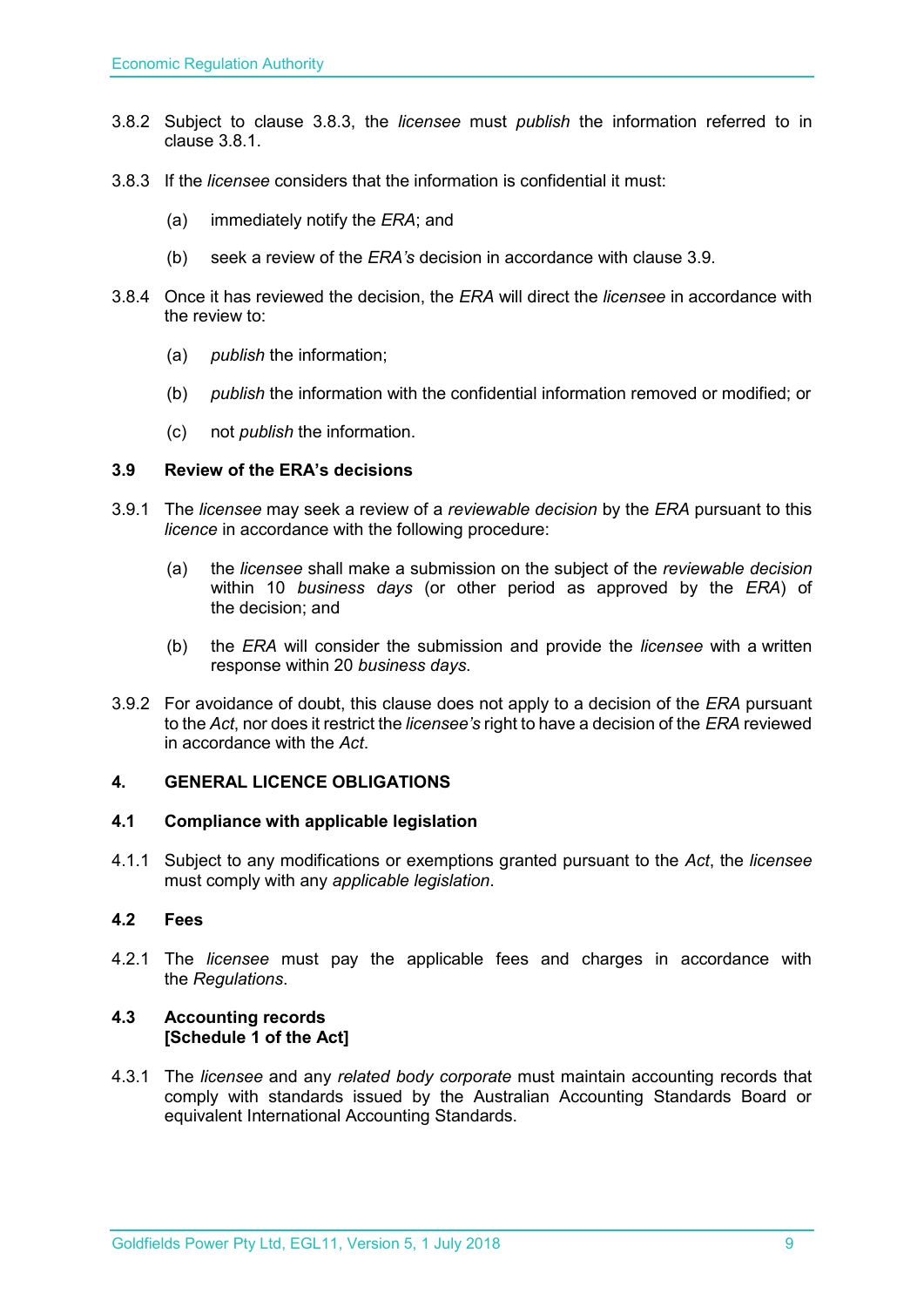#### <span id="page-9-0"></span>**4.4 Reporting a change in circumstances**

- 4.4.1 The *licensee* must report to the *ERA*:
	- (a) if the *licensee* is under external administration as defined by the *Corporations Act 2001 (Cwth)* within 2 *business days* of such external administration occurring; or
	- (b) if the *licensee*:
		- (i) experiences a change in the *licensee's* corporate, financial or technical circumstances upon which this *licence* was granted; and
		- (ii) the change may materially affect the *licensee's* ability to perform its obligations under this *licence*,

within 10 *business days* of the change occurring; or

- (c) if the:
	- (i) *licensee's* name;
	- (ii) *licensee's* ABN; or
	- (iii) *licensee's* address,

changes, within 10 *business days* of the change occurring.

#### <span id="page-9-1"></span>**4.5 Provision of information [Schedule 1 of the Act]**

4.5.1 The *licensee* must provide to the *ERA*, in the manner and form described by the *ERA*, specified information on any matter relevant to the operation or enforcement of the *licence*, the operation of the licensing scheme provided for in Part 2 of the *Act*, or the performance of the *ERA's* functions under that Part.

#### <span id="page-9-2"></span>**5. AUDITS AND PERFORMANCE REPORTING OBLIGATIONS**

#### <span id="page-9-3"></span>**5.1 Asset management system [Section 14 of the Act]**

- 5.1.1 The *licensee* must provide for an *asset management system* in respect of the *licensee's assets*.
- 5.1.2 The *licensee* must notify the *ERA* of the details of the *asset management system* within five *business days* from the later of:
	- (a) the *commencement date*; and
	- (b) the completion of construction of the *licensee's assets*.
- 5.1.3 The *licensee* must notify the *ERA* of any substantial change to the *asset management system* within ten *business days* of such change.
- 5.1.4 The *licensee* must provide the *ERA* with a report by an independent expert, acceptable to the *ERA*, as to the effectiveness of the *asset management system* not less than once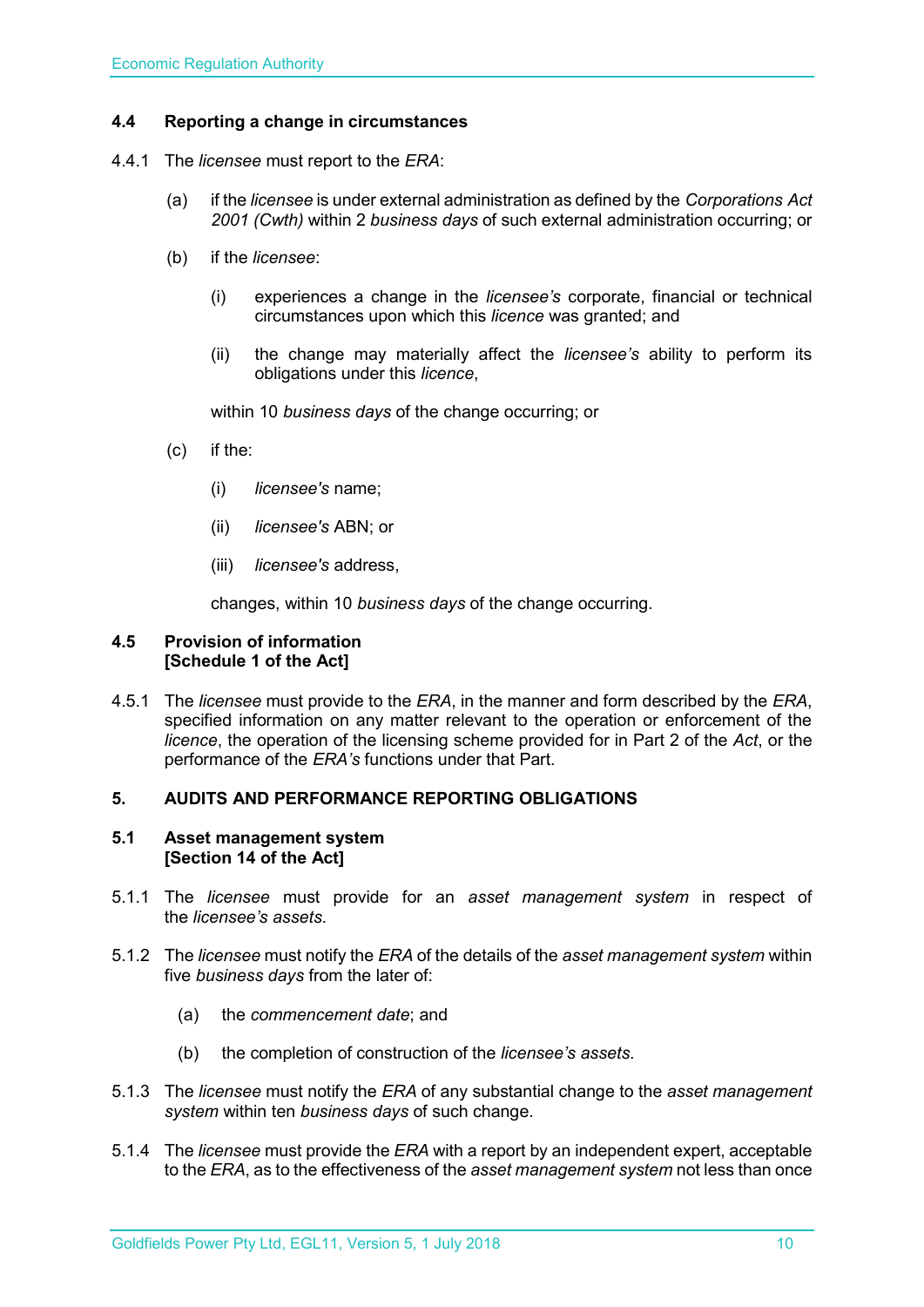in every period of 24 months calculated from the *commencement date (*or any longer period that the *ERA* allows by *notice* in writing).

- 5.1.5 The *licensee* must comply, and must require the *licensee's* expert to comply, with the *ERA's* standard audit guidelines.
- 5.1.6 The *licensee* may seek a review of any of the requirements of the *ERA*'s standard audit guidelines dealing with the *asset management system* in accordance with clause 3.9.
- 5.1.7 The review of the *asset management system* must be conducted by an independent expert approved by the *ERA*. If the *licensee* fails to nominate an independent expert within one month of the date that the review of the *asset management system* was due, or the independent expert nominated by the *licensee* is rejected on two successive occasions by the *ERA*, the *ERA* may choose an independent expert to conduct the review of the *asset management system*.

#### <span id="page-10-0"></span>**5.2 Individual performance standards**

- 5.2.1 Performance standards are contained in *applicable legislation*.
- 5.2.2 The *ERA* may prescribe *individual performance standards* applying to the *licensee* in respect of the *licensee's* obligations under this *licence* or the *applicable legislation*.
- 5.2.3 Before approving any *individual performance standards* under this clause, the *ERA* will:
	- (a) provide the *licensee* with a copy of the proposed *individual performance standards*;
	- (b) allow 15 *business days* for the *licensee* to make submissions on the proposed *individual performance standards*; and
	- (c) take into consideration those submissions.
- 5.2.4 Once approved by the *ERA*, the *individual performance standards* are included as additional terms and conditions to this *licence*.

#### <span id="page-10-1"></span>**5.3 Performance audit [Section 13 of the Act]**

- 5.3.1 The *licensee* must, unless otherwise notified in writing by the *ERA*, provide the *ERA* with a *performance audit* within 24 months after the *commencement date*, and every 24 months thereafter.
- 5.3.2 The *licensee* must comply, and must require the *licensee's* auditor to comply, with the *ERA's* standard audit guidelines.
- 5.3.3 The *licensee* may seek a review of any of the requirements of the *ERA*'s standard audit guidelines in accordance with clause 3.9.
- 5.3.4 The *performance audit* must be conducted by an independent auditor approved by the *ERA*. If the *licensee* fails to nominate an auditor within one month of the date that the *performance audit* was due, or the auditor nominated by the *licensee* is rejected on two successive occasions by the *ERA*, the *ERA* may choose an independent auditor to conduct the *performance audit*.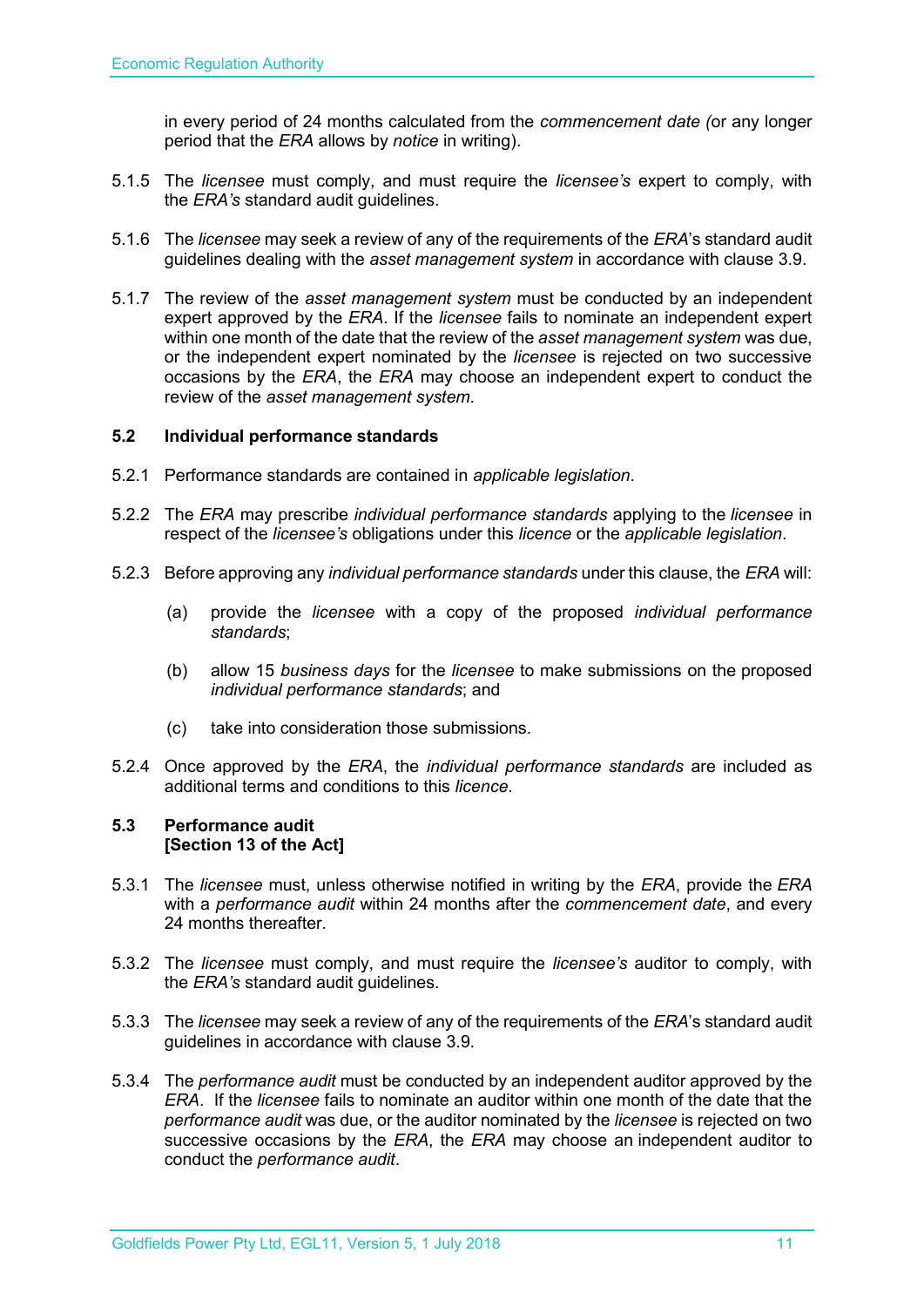### <span id="page-11-0"></span>**Schedule 1 – Additional Licence Clauses**

## **(Not Used)**

Goldfields Power Pty Ltd, EGL11, Version 5, 1 July 2018 12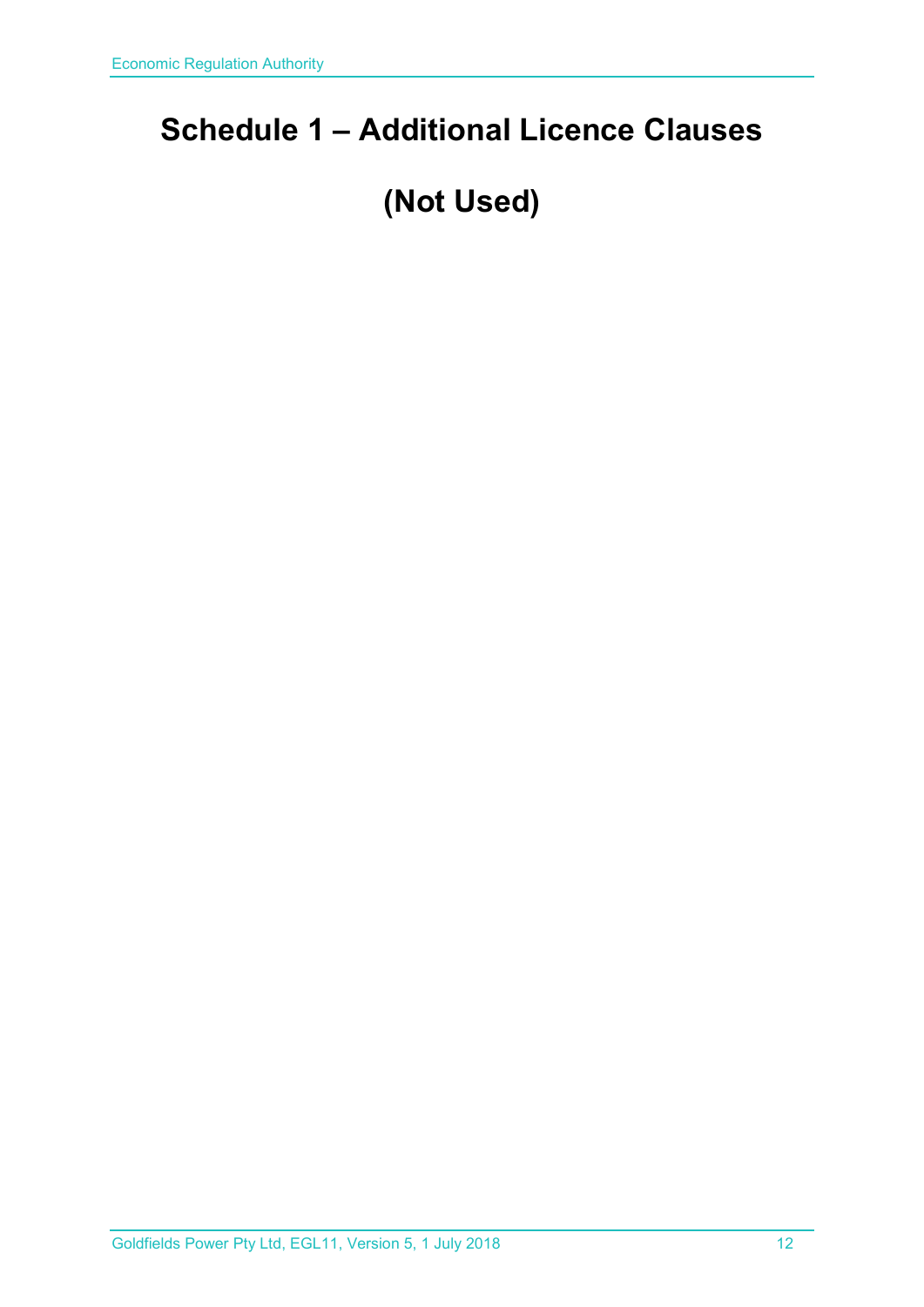### <span id="page-12-0"></span>**Schedule 2 – Licence Area Plans**